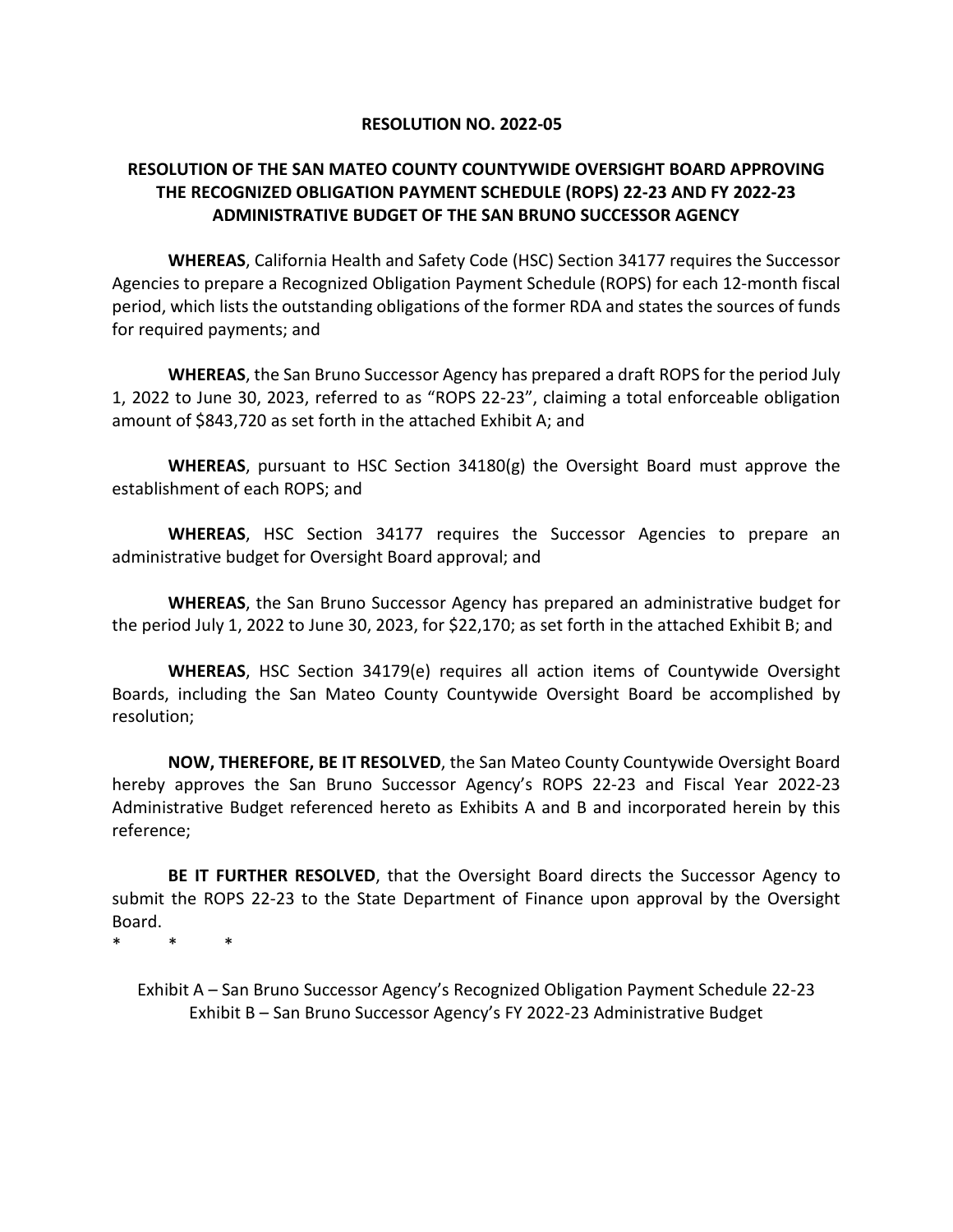*Regularly passed and adopted this 10th day of January, 2022* 

*AYES and in favor of said resolution:* 

| Members: | <b>AIMEE ARMSBY</b>        |
|----------|----------------------------|
|          |                            |
|          | <b>CHUCK BERNSTEIN</b>     |
|          | <b>KEVIN BULTEMA</b>       |
|          | <b>BARBARA CHRISTENSEN</b> |
|          | <b>JUSTIN MATES</b>        |
|          | <i>MARK LEACH</i>          |

*NOES and against said resolution:* 

*Member(s): NONE*

*Absent Member(s): MARK ADDIEGO*

Buban Chosking

*Chair, San Mateo County Countywide Oversight Board* 

### *Certificate of Delivery*

*I certify that a copy of the original resolution filed in the Office of the Clerk of the Board of Supervisors of San Mateo County has been delivered to the Chair of San Mateo County Countywide Oversight Board.* 

 *Assistant Clerk of the Board of Supervisors*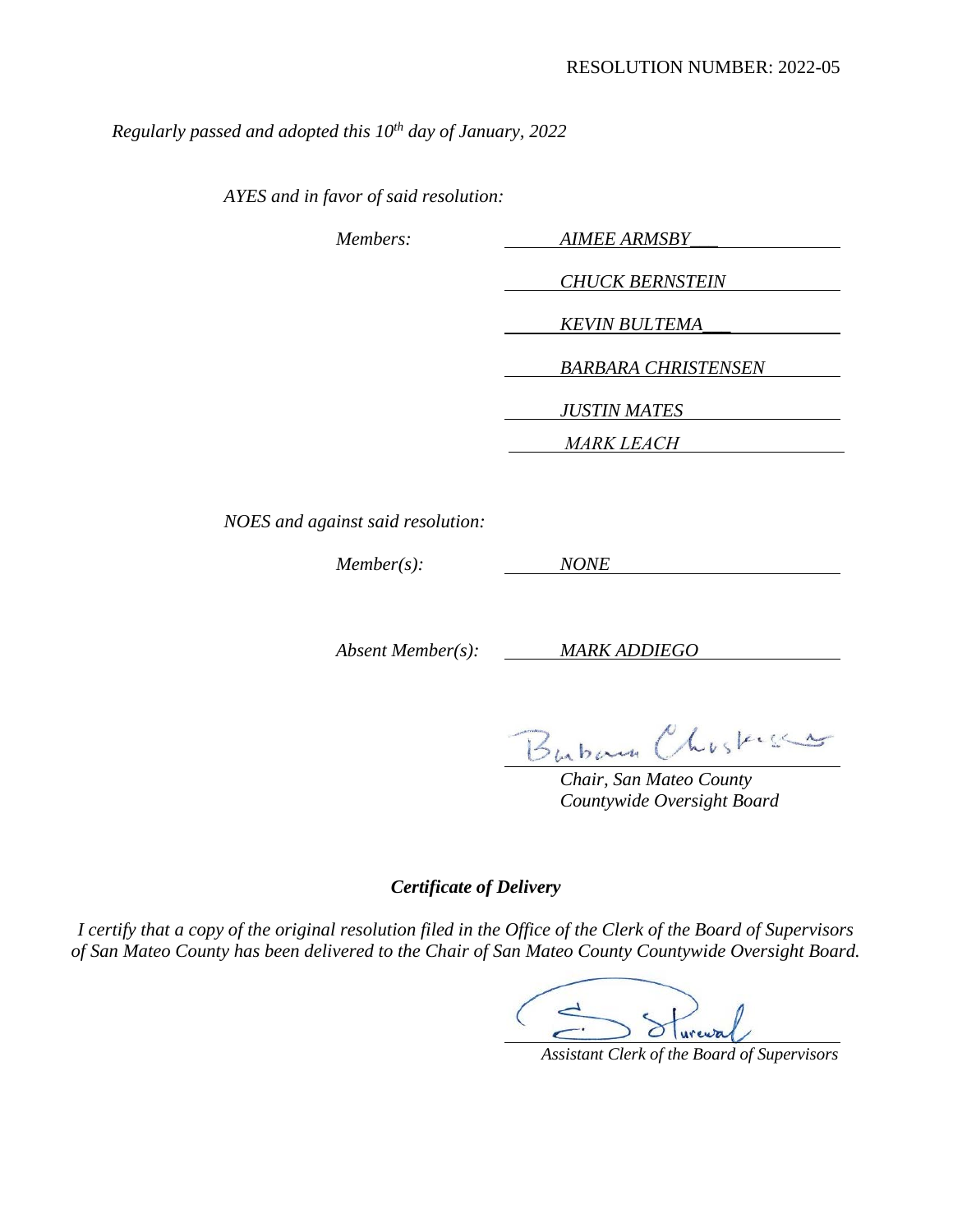# **Exhibit A - Page 1 of 4**

### **Recognized Obligation Payment Schedule (ROPS 22-23) - Summary Filed for the July 1, 2022 through June 30, 2023 Period**

**Successor Agency:** San Bruno

**County:** San Mateo

|    | <b>Current Period Requested Funding for Enforceable</b><br><b>Obligations (ROPS Detail)</b> |   | 22-23A Total<br>(July -<br>December) |                           | 22-23B Total<br>(January -<br>June) | <b>ROPS 22-23</b><br><b>Total</b> |         |  |
|----|---------------------------------------------------------------------------------------------|---|--------------------------------------|---------------------------|-------------------------------------|-----------------------------------|---------|--|
|    | A Enforceable Obligations Funded as Follows (B+C+D)                                         |   | $\blacksquare$                       | \$                        | ۰.                                  | \$                                |         |  |
| B  | <b>Bond Proceeds</b>                                                                        |   |                                      |                           |                                     |                                   |         |  |
| C  | Reserve Balance                                                                             |   |                                      |                           |                                     |                                   |         |  |
| D  | <b>Other Funds</b>                                                                          |   |                                      |                           |                                     |                                   |         |  |
| Е. | Redevelopment Property Tax Trust Fund (RPTTF) (F+G)                                         | S | 521,635                              | $\boldsymbol{\mathsf{s}}$ | 322,085                             | \$                                | 843,720 |  |
| F  | <b>RPTTF</b>                                                                                |   | 510,550                              |                           | 311,000                             |                                   | 821,550 |  |
| G  | <b>Administrative RPTTF</b>                                                                 |   | 11,085                               |                           | 11,085                              |                                   | 22,170  |  |
|    | H Current Period Enforceable Obligations (A+E)                                              |   | 521,635                              | S                         | 322,085                             | \$                                | 843,720 |  |

### **Certification of Oversight Board Chairman:**

Pursuant to Section 34177 (o) of the Health and Safety code, I hereby certify that the above is a true and accurate Recognized Obligation Payment Schedule for the above named successor agency.

Name Title Barbara Christensen, Chairperson

 $\frac{B_{h,b,c}a_{h,b,c}b_{h,c}}{Signature}$  1-10-2022 Date

1-10-2022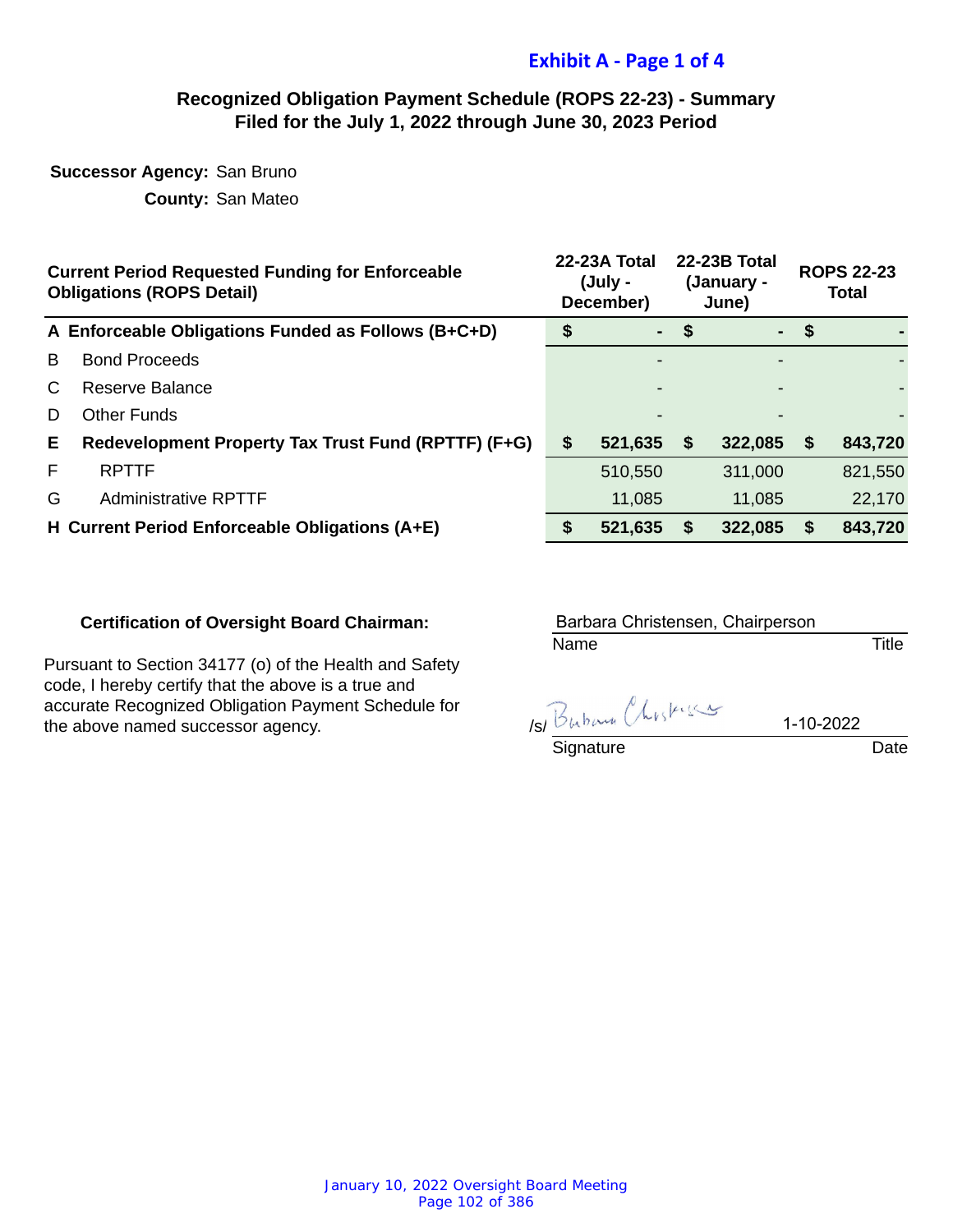# **San Bruno Recognized Obligation Payment Schedule (ROPS 22-23) - ROPS Detail July 1, 2022 through June 30, 2023**

|                | в                                                    | C                                        | D              | Е                                            | F.                                               | G                                                                                           | н                                                                 |                              |    | Κ                    |                                           |                 | N                   | O                                               |                       | Q               | R                                         | S               |  | U                       |                       | W                                             |  |  |
|----------------|------------------------------------------------------|------------------------------------------|----------------|----------------------------------------------|--------------------------------------------------|---------------------------------------------------------------------------------------------|-------------------------------------------------------------------|------------------------------|----|----------------------|-------------------------------------------|-----------------|---------------------|-------------------------------------------------|-----------------------|-----------------|-------------------------------------------|-----------------|--|-------------------------|-----------------------|-----------------------------------------------|--|--|
|                |                                                      |                                          |                |                                              |                                                  |                                                                                             |                                                                   |                              |    |                      | <b>ROPS 22-23A (Jul - Dec)</b>            |                 |                     |                                                 |                       |                 |                                           |                 |  | ROPS 22-23B (Jan - Jun) |                       |                                               |  |  |
| Item           |                                                      | Project Name   Obligation Type           |                | Agreement Agreement<br>Execution Termination | Payee                                            | Description                                                                                 | Project Area                                                      | Total<br>Outstanding Retired |    | <b>ROPS</b><br>22-23 |                                           |                 | <b>Fund Sources</b> |                                                 |                       | 22-23A          | <b>Fund Sources</b>                       |                 |  |                         | 22-23B                |                                               |  |  |
|                |                                                      |                                          | Date           | Date                                         |                                                  |                                                                                             |                                                                   | Obligation                   |    | <b>Total</b>         | <b>Bond</b><br>Proceeds   Balance   Funds | Reserve Other   |                     | <b>RPTTF</b>                                    | Admin<br><b>RPTTF</b> | <b>Total</b>    | <b>Bond</b><br>Proceeds   Balance   Funds | Reserve Other   |  | <b>RPTTF</b>            | Admin<br><b>RPTTF</b> | <b>Total</b>                                  |  |  |
|                |                                                      |                                          |                |                                              |                                                  |                                                                                             |                                                                   | \$10,398,480                 |    | \$843,720            | $S-$                                      | $\mathcal{S}$ - |                     | $\frac{1}{2}$ \\$510,550 \\$11,085 \\$521,635 \ |                       |                 | $S-$                                      | $\mathcal{S}$ - |  |                         |                       | $\frac{1}{2}$ \\$311,000 \\$11,085 \\$322,085 |  |  |
| $\mathbf{3}$   | Archstone II<br>Owner<br>Participation<br>Agreement  | OPA/DDA/<br>Construction                 | 03/04/<br>2005 | 08/27/2022                                   | <b>ASN</b><br>Tanforan<br>Crossing<br>LLC        | <b>Tax increment</b><br>reimbursement<br>of affordable<br>housing<br>subsidy                | San Bruno<br>Redevelopment<br><b>Project Area</b>                 |                              | N  | $\mathcal{S}$        |                                           |                 |                     |                                                 |                       | $\mathcal{S}$ - |                                           |                 |  |                         |                       | $\mathcal{S}$ -                               |  |  |
|                | Archstone<br>Owner<br>Participation<br>Agreement     | OPA/DDA/<br>Construction                 | 12/11/<br>2002 | 07/01/2039                                   | ASN<br><b>Tanforan</b><br>Crossing<br><b>LLC</b> | Tax increment<br>reimbursement<br>of affordable<br>housing<br>subsidy                       | San Bruno<br>Redevelopment<br><b>Project Area</b>                 | 5,598,000                    |    | \$311,000            |                                           |                 |                     |                                                 |                       | $\mathcal{S}$ - |                                           |                 |  | 311,000                 |                       | $-$ \$311,000                                 |  |  |
| 5 <sup>5</sup> | Administrative Admin Costs<br>Costs                  |                                          | 01/01/<br>2030 | 07/01/2039                                   | Successor<br>Agency                              | Administrative<br>Allowance                                                                 | San Bruno<br>Redevelopment<br><b>Project Area</b>                 | 199,530                      | N. | \$22,170             |                                           |                 |                     |                                                 | 11,085                | \$11,085        |                                           |                 |  |                         | 11,085                | \$11,085                                      |  |  |
| 11             | San Bruno<br>Series 2019<br>Refunding<br>Series 2000 | Bond<br>Reimbursement 2019<br>Agreements | 03/01/         | 05/01/2031                                   | <b>Union</b><br><b>Bank</b>                      | 2019<br>Refunding<br>2000<br>Certificates of<br>Participation<br>Reimbursement<br>Agreement | San Bruno<br>Redevelopment<br><b>Project Area</b>                 | 4,578,450                    | N. | \$508,050            |                                           |                 |                     | 508,050                                         |                       | $-$ \$508,050   |                                           |                 |  |                         |                       | $S-$                                          |  |  |
|                | 12   Fiscal Agent<br>Fees                            | Fees                                     | 03/01/<br>2019 | 02/01/2031                                   | <b>Union</b><br><b>Bank</b>                      | Fiscal agent<br>with the 2019<br><b>Reimbursement</b><br>Agreement                          | San Bruno<br>fees associated Redevelopment<br><b>Project Area</b> | 22,500                       | N. | \$2,500              |                                           |                 |                     | 2,500                                           |                       | \$2,500         |                                           |                 |  |                         |                       | $$-$                                          |  |  |

# **Exhibit A - Page 2 of 4**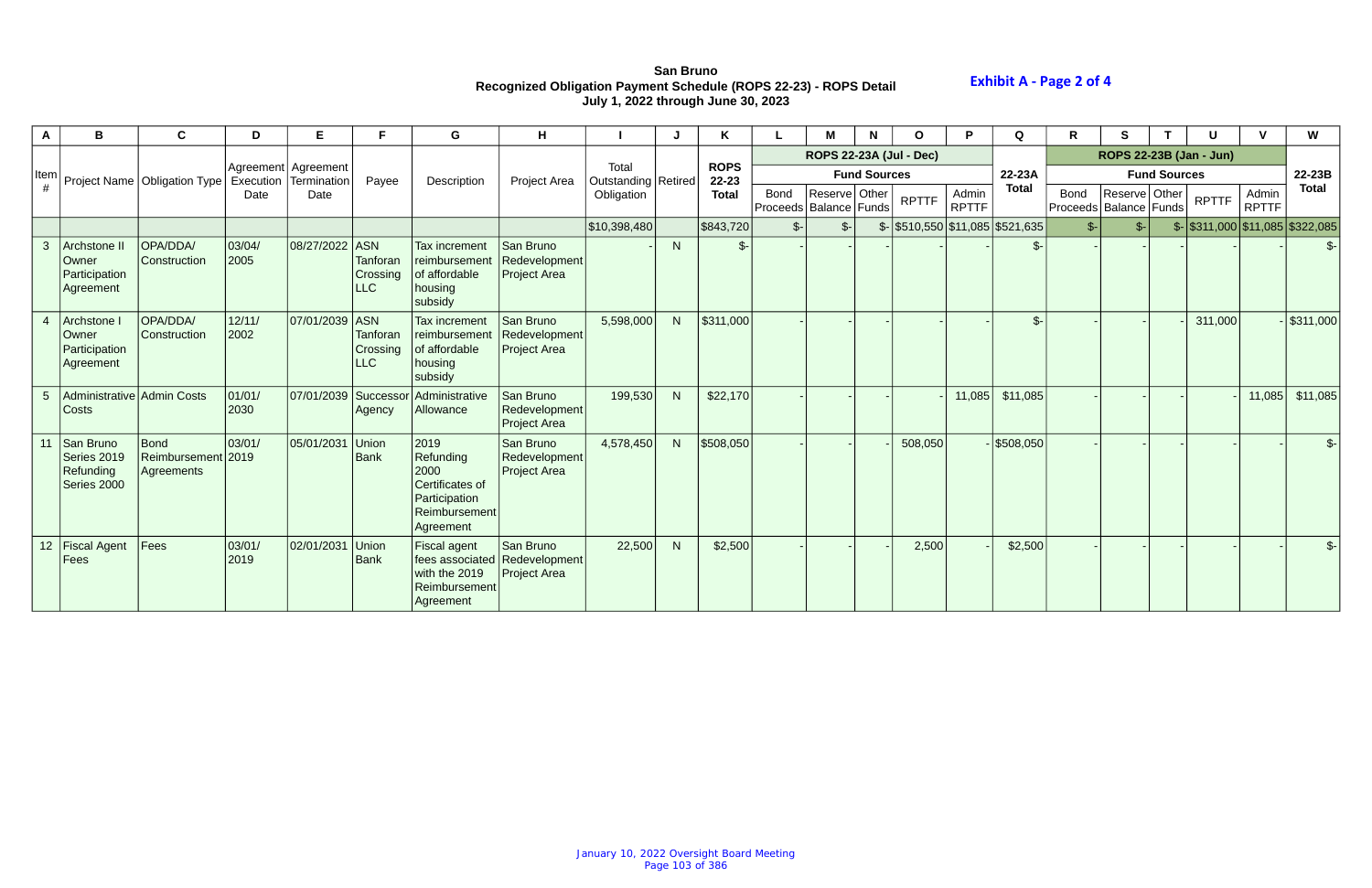# **Exhibit A - Page 3 of 4**

# **San Bruno Recognized Obligation Payment Schedule (ROPS 22-23) - Report of Cash Balances July 1, 2019 through June 30, 2020**

(Report Amounts in Whole Dollars)

Pursuant to Health and Safety Code section 34177 (I), Redevelopment Property Tax Trust Fund (RPTTF) may be listed as a source of payment on the ROPS, but only to the extent no other funding source is available or when payment from property tax revenues is required by an enforceable obligation.

| A  | B                                                                                                                                                             | $\mathbf c$                              | D                                              | E.                                                                                 | F                               | G                      | H               |  |
|----|---------------------------------------------------------------------------------------------------------------------------------------------------------------|------------------------------------------|------------------------------------------------|------------------------------------------------------------------------------------|---------------------------------|------------------------|-----------------|--|
|    |                                                                                                                                                               |                                          |                                                |                                                                                    |                                 |                        |                 |  |
|    |                                                                                                                                                               |                                          | <b>Bond Proceeds</b>                           | <b>Reserve Balance</b>                                                             | Other Funds                     | <b>RPTTF</b>           |                 |  |
|    | <b>ROPS 19-20 Cash Balances</b><br>$(07/01/19 - 06/30/20)$                                                                                                    | Bonds issued<br>on or before<br>12/31/10 | <b>Bonds issued</b><br>on or after<br>01/01/11 | Prior ROPS<br>RPTTF and<br>Reserve<br>Balances retained<br>for future<br>period(s) | Rent, grants,<br>interest, etc. | Non-Admin<br>and Admin | <b>Comments</b> |  |
|    |                                                                                                                                                               |                                          |                                                |                                                                                    |                                 |                        |                 |  |
|    | Beginning Available Cash Balance (Actual 07/01/19)<br>RPTTF amount should exclude "A" period distribution<br>amount.                                          |                                          |                                                | 308,769                                                                            | 21,814                          | 1,123,515              |                 |  |
| 2  | Revenue/Income (Actual 06/30/20)<br>RPTTF amount should tie to the ROPS 19-20 total<br>distribution from the County Auditor-Controller                        |                                          |                                                |                                                                                    |                                 | 870,181                |                 |  |
| 3  | <b>Expenditures for ROPS 19-20 Enforceable Obligations</b><br>(Actual 06/30/20)                                                                               |                                          |                                                | 129,317                                                                            |                                 | 744,445                |                 |  |
| 14 | Retention of Available Cash Balance (Actual 06/30/20)<br>RPTTF amount retained should only include the amounts<br>distributed as reserve for future period(s) |                                          |                                                |                                                                                    |                                 |                        |                 |  |
| 5  | ROPS 19-20 RPTTF Prior Period Adjustment<br>RPTTF amount should tie to the Agency's ROPS 19-20 PPA<br>form submitted to the CAC                               |                                          |                                                | No entry required                                                                  |                                 | 625,868                |                 |  |
| l6 | Ending Actual Available Cash Balance (06/30/20)<br>C to F = $(1 + 2 - 3 - 4)$ , G = $(1 + 2 - 3 - 4 - 5)$                                                     | $$-$                                     | $$-$                                           | \$179,452                                                                          | \$21,814                        | \$623,383              |                 |  |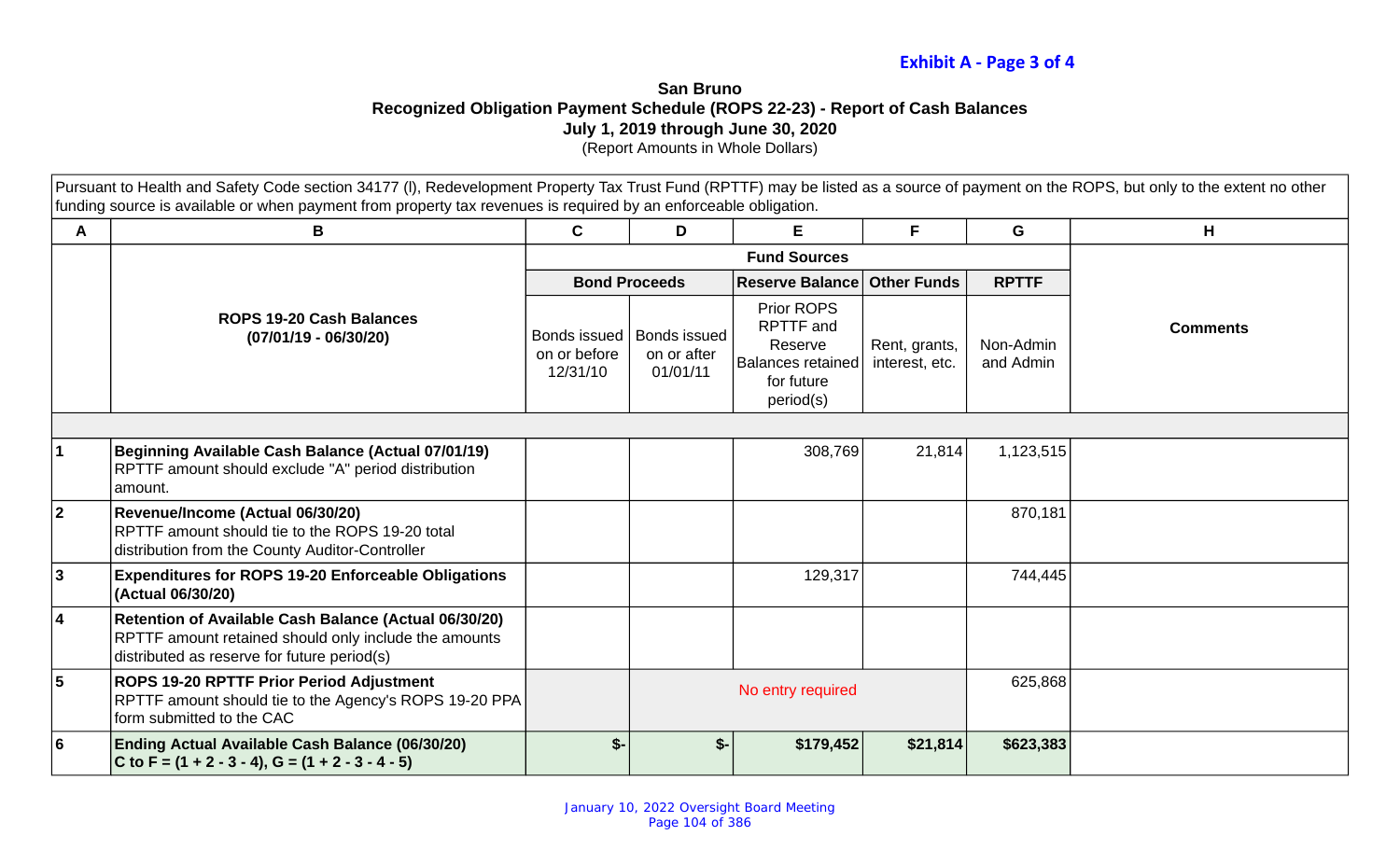# **Exhibit A - Page 4 of 4**

| <b>San Bruno</b>                                            |
|-------------------------------------------------------------|
| Recognized Obligation Payment Schedule (ROPS 22-23) - Notes |
| July 1, 2022 through June 30, 2023                          |

|   | <b>Notes/Comments</b>                                                                          |
|---|------------------------------------------------------------------------------------------------|
| 3 | Date of Project Completion was 8/27/07. Agreement was for 15 years. Obligation expires 8/27/22 |
|   |                                                                                                |
| 5 |                                                                                                |
|   |                                                                                                |
|   |                                                                                                |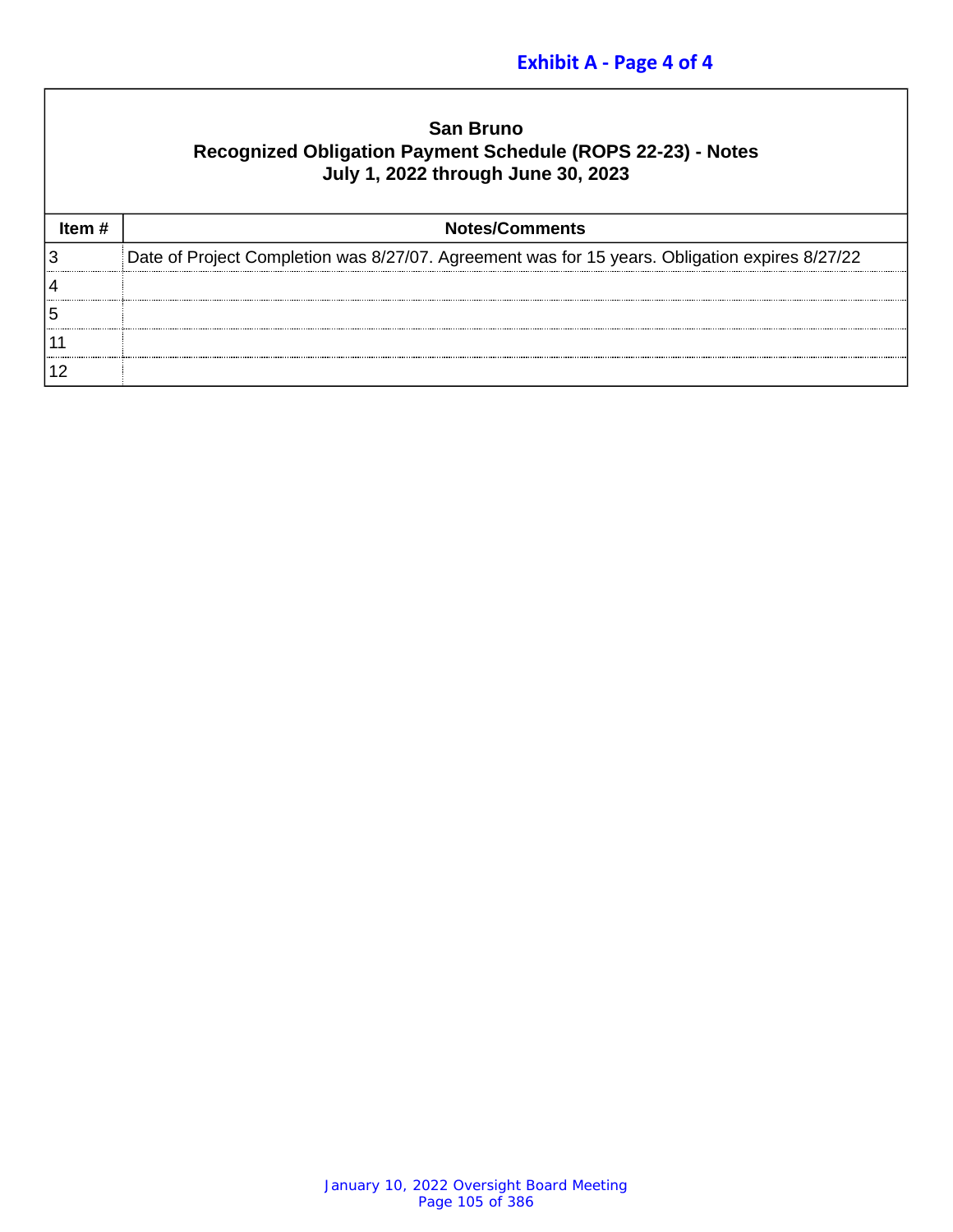|                                    | SUCCESSOR AGENCY CITY OF SAN BRUNO                                                                 |           |                                               |                                |                    |                            |                |                               |
|------------------------------------|----------------------------------------------------------------------------------------------------|-----------|-----------------------------------------------|--------------------------------|--------------------|----------------------------|----------------|-------------------------------|
|                                    | <b>ADMINISTRATIVE BUDGET</b>                                                                       |           |                                               |                                |                    |                            |                |                               |
| <b>ROPS Period</b>                 |                                                                                                    |           | $20 - 21$                                     |                                | $21 - 22$          | $22 - 23$                  |                | <b>Please specify budget</b>  |
|                                    |                                                                                                    |           |                                               |                                |                    |                            |                | methodology (Cost Allocation, |
|                                    |                                                                                                    |           |                                               |                                | <b>July 2021-</b>  |                            |                | Time Study etc)               |
| <b>Obligations Period</b>          |                                                                                                    |           | <b>July 2020-June 2021</b>                    |                                | June 2022          | <b>July 2022-June 2023</b> |                |                               |
|                                    |                                                                                                    |           |                                               |                                |                    |                            | Inc (Dec)      |                               |
|                                    |                                                                                                    |           |                                               |                                |                    |                            | <b>Between</b> | Comment/Expl                  |
|                                    |                                                                                                    |           |                                               |                                |                    |                            | $21/22$ and    | anation for                   |
| <b>Staff</b>                       | <b>Description</b>                                                                                 | Requested | Actual                                        |                                | Variance Requested | Requested                  | 22/23          | Variance                      |
| <b>City Manager</b>                | Continuing review of City Recognized Obligation Payment schedules, Administrative Budgets, and     |           |                                               |                                |                    |                            |                |                               |
|                                    | other reports that go to the City Council and Oversight Board.                                     |           |                                               |                                |                    |                            |                |                               |
|                                    |                                                                                                    | \$        | $3,080$ $\binom{6}{5}$ $3,080$ $\binom{6}{5}$ |                                | Ŝ.<br>250 S        | 250                        | l \$           | 0.08%                         |
| Legal Services                     | Review and provide support for reports submitted to Department of Finance, San Mateo County        |           |                                               |                                |                    |                            |                |                               |
|                                    | Board, City Council and Oversight Board                                                            | 3,659     | 3,659                                         |                                | 500                | 500                        |                | 0.16%                         |
| <b>Finance Director</b>            | Preparation of Recognized Obligation Payment Schedules and Administrative Budgets. Oversight of    |           |                                               |                                |                    |                            |                |                               |
|                                    | Financial Obiligations of former RDA and preparation of Oversight Board Agenda Packets. Serves as  |           |                                               |                                |                    |                            |                | Position was                  |
|                                    | liason to the Department of Finance and follow up on related information requests. Attend          |           |                                               |                                |                    |                            |                | vacant in FY                  |
|                                    | Oversight Board Meetings as needed                                                                 | 9,544     | 9,544                                         |                                | 300                | 9,540                      | 9,240          | $21/22$ .                     |
| <b>Finance Manager</b>             | Maintain the financial records of the Successor Agency, which includes working on the annual audit |           |                                               |                                |                    |                            |                |                               |
|                                    | of the Redevelopment Obligation Retirement Fund and related disclosures, ensure accurate           |           |                                               |                                |                    |                            |                |                               |
|                                    | accounting of all formar RDA transactions, and reconilliation of bank account and ledger for the   |           |                                               |                                |                    |                            |                |                               |
|                                    | Successor Agency.                                                                                  | 8,769     | 8,769                                         |                                | 9,689              | 8,401                      | (1, 288)       | 4.34%                         |
| Community & Economic               | Attend Oversight Board Meetings as needed. Continue to oversee the Archstone's Owner               |           |                                               |                                |                    |                            |                |                               |
| Development Director               | Participation Agreements and compliance of the City's low and moderate income housing Subsidy      |           |                                               |                                |                    |                            |                |                               |
|                                    | program. Complete required compliance reports. Update and maintain website of the Successor        |           |                                               |                                |                    |                            |                |                               |
|                                    | Agency and Oversight Board.                                                                        | 2,012     | 2,012                                         |                                | 1,816              | 500                        | (1, 316)       | 0.28%                         |
| <b>Sub-Total (Personnel Costs)</b> | \$27,064                                                                                           | \$27,064  |                                               | 12,555 <mark>  \$</mark><br>Ś. | 19,191             | Ŝ.<br>6,636                |                |                               |
| <b>Vendor/Payee</b>                | <b>Description</b>                                                                                 | Requested | Actual                                        |                                | Variance Requested | Requested                  | Variance       |                               |
| San Bruno Overhead Costs           | Payroll, IT, Accounts Payable, etc                                                                 | 4,059     | 4,059<br>-S                                   | Ś.                             | 2,819              | $2,879$ \$                 | (60)           | 15%                           |
|                                    | Office supplies, utilities, communications, printing & copying                                     | 125       | 125                                           |                                | 100                | 100                        |                |                               |
| <b>Outside Legal Council</b>       | Outside legal costs for Successor Agency & Oversight Board                                         | 1,000     | 1,000                                         |                                |                    |                            |                |                               |
| <b>Sub-Total (Other Costs)</b>     |                                                                                                    | 5,184     | $5,184$ \$<br>- Ś                             |                                | $2,919$ $5$<br>Ŝ.  | $2,979$ \$                 | (60)           |                               |
| <b>Grand Total</b>                 |                                                                                                    | S.        | $32,248$ \$ 32,248 \$                         |                                | $$15,474$ $$$      | $22,170$ \$                | 6,576          |                               |